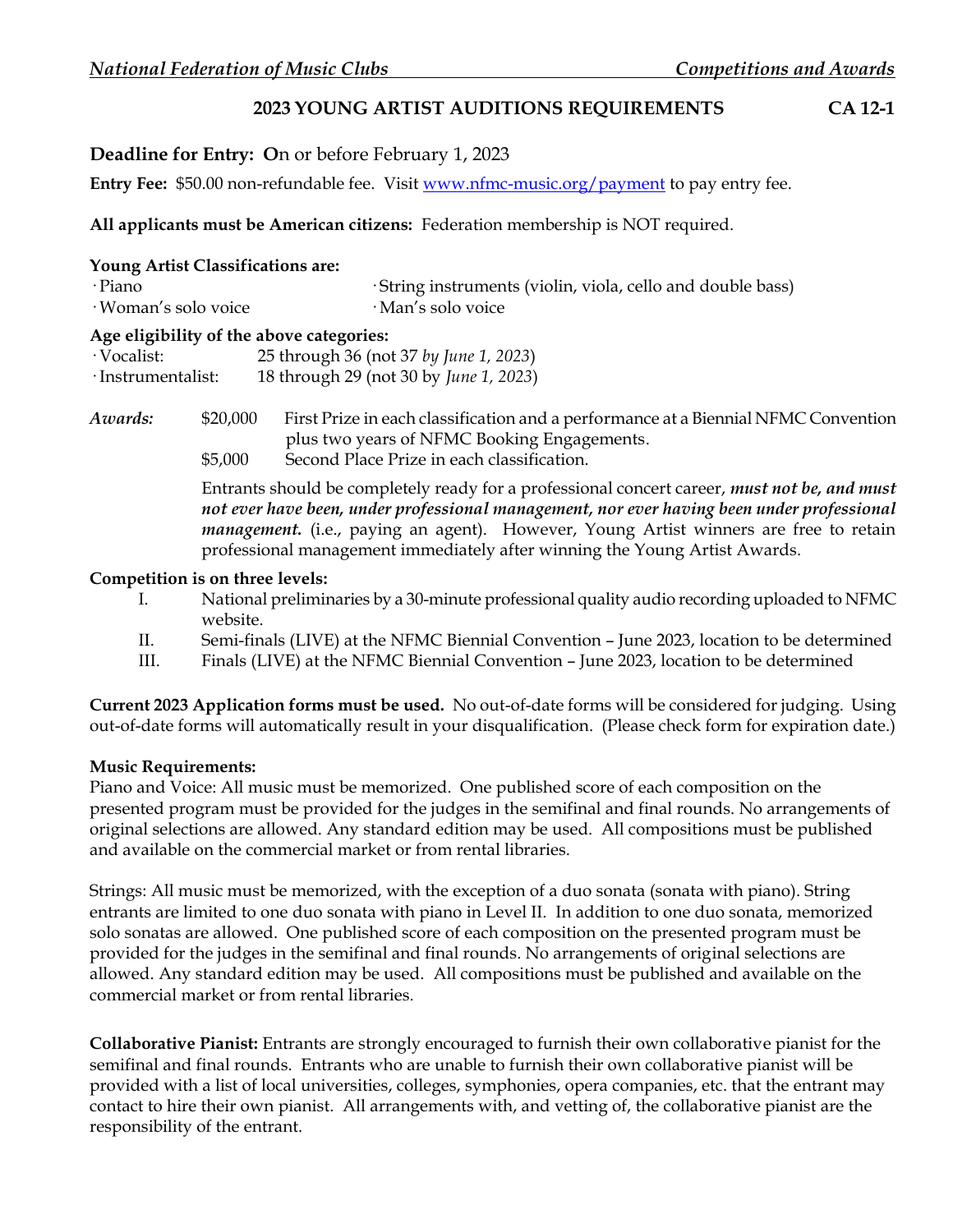**Social Security Numbers and W-9 Forms:** Winners will be asked to submit their social security number to the NFMC National Treasurer and complete a W-9 Form at the conclusion of the competition. (IRS requirements).

**Birth Certificate**: The entrant will provide a copy of their Birth Certificate, Naturalization documentation or passport.

**For all categories:** Entrants should be fully ready for a professional concert career. At all levels, include a sufficient variety of musical styles, periods and languages to meet the demands of a concert career.

# **PIANO & STRINGS**

# **LEVEL I:**

 30-minute professional quality audio recording (individual files, unedited, unenhanced) uploaded to the NFMC website. The recording may be a collection of several recent recordings, but must be merged into a single, continuous, unedited recording, without enhancement. This is a blind audition. Do not announce your name on the recording and put no identifying name on the Level I print program.

The name of the recording file must be: *Your Name, Level I Recording.* 

- The name of the Level I print program file must be: *Your Name, Level I Print program.*
- Strings all recorded works must be accompanied by piano only.
- Overlap of repertoire from level to level is permissible.

# **LEVEL II: National Semifinals**

- Entrant presents a full recital program (approximately 70 minutes of music) with music timings listed for each piece; at least one selection must be a legally published and obtained composition by a U.S. composer.\*\*
- Strings may include no more than one duo sonata
- Judges will hear no less than 20 minutes.
- Entrant may choose the first selection to be performed. Judges have the option of stopping any selection and asking for another selection.

# **LEVEL III: National Finals**

- Piano One complete concerto (judges will hear a maximum of 30 minutes).
- Strings One concerto or major work composed for orchestra (judges will hear a maximum of 30 minutes)
- All orchestral parts must be played by a collaborative pianist.
- In addition, judges may request a selection from the Level II. Judges have the option of stopping any selection and asking for specific sections.

See Application CA 12-2 for additional requirements.

# **Vocalists**

For vocalists, original language texts must be used, except in the Slavic languages. Arias must be sung in the original key; art songs may be sung in the appropriate key for the voice type.

# **LEVEL I:**

 30-minute professional quality audio recording (individual files, unedited, unenhanced) uploaded to the NFMC website. The recording may be a collection of several recent recordings, but must be merged into a single, continuous, unedited recording, without enhancement. This is a blind audition. Do not announce your name on the recording and put no identifying name on the Level I print program.

The name of the recording file must be: *Your Name, Level I Recording.*